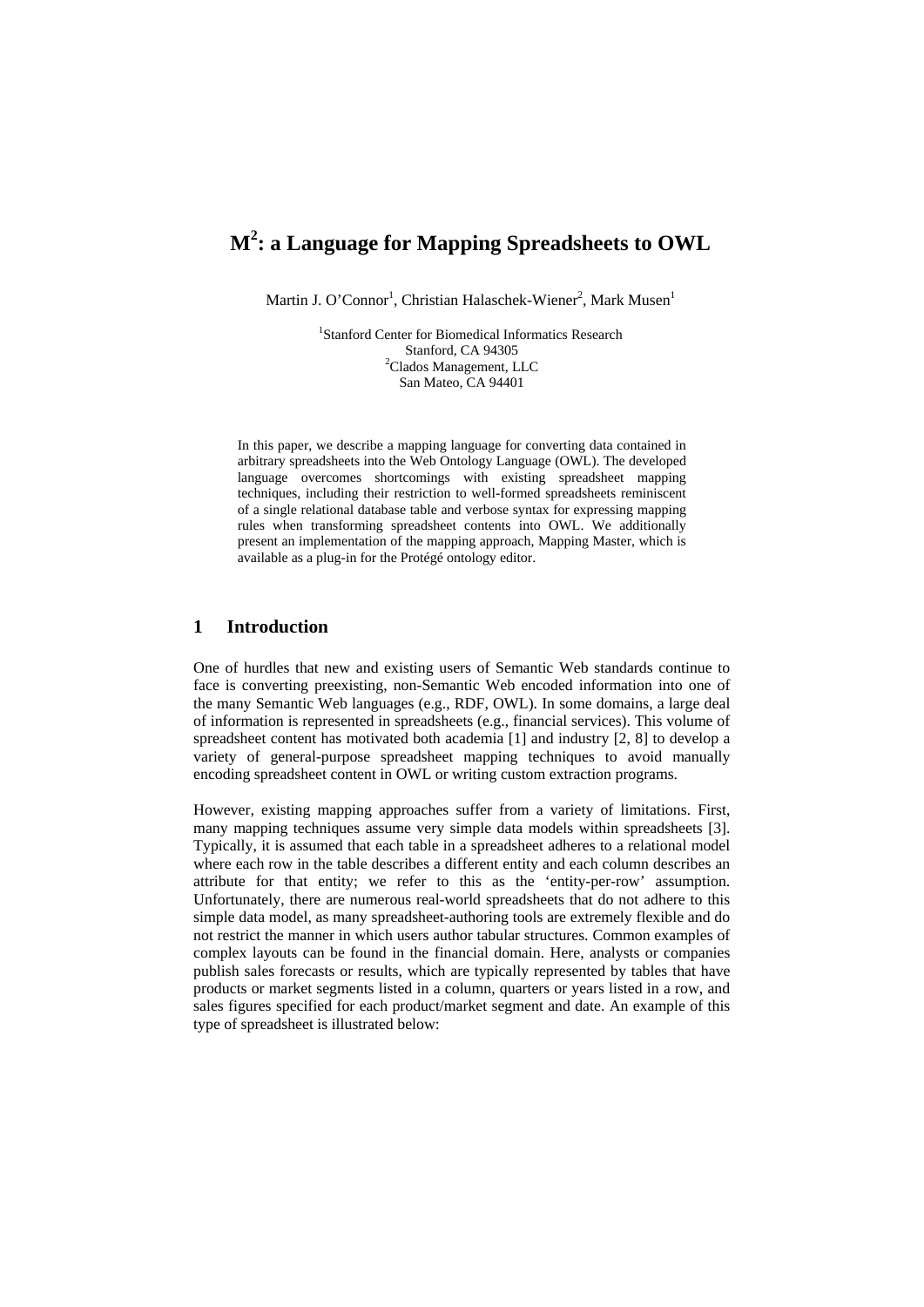| ◇ |                                               | B                           |       | D                       |      |
|---|-----------------------------------------------|-----------------------------|-------|-------------------------|------|
| ┻ | <b>Revenues-Major Pharmaceutical Products</b> |                             |       |                         |      |
|   | (Millions of Dollars)                         |                             |       | YEAR ENDED DECEMBER 31. |      |
| 3 | <b>PRODUCT</b>                                | PRIMARY INDICATION          | 2008  | 2007                    | 2006 |
| 4 | <b>Infectious and respitory</b><br>diseases   |                             |       |                         |      |
| 5 | Zyvox                                         | <b>Bacterial infections</b> | 1,115 | 944                     | 782  |
| 6 | Vfend                                         | Fungal infections           | 743   | 632                     | 515  |
|   | Zithromax/Zmax                                | <b>Bacterial infections</b> | 429   | 438                     | 638  |
| 8 | Difulcan                                      | Fungal infections           | 373   | 415                     | 435  |
| 9 | 1.11                                          |                             |       |                         |      |

Figure [1](#page-1-0): Drugs, their primary use, and their sales for a number of years.<sup>1</sup>

Recently, there have been efforts to overcome this limitation and support mappings for arbitrary spreadsheets [1]. However, to the best of our knowledge, these approaches use a RDF triples-based approach to encode mapping rules. They can be effective when mapping spreadsheet content to RDF but are very cumbersome when encoding that content in OWL due to its verbose RDF serialization. To illustrate, let's assume a financial analyst wants to model the information in Figure 1 in OWL. First, assume the analyst models each drug as a class that has OWL property restrictions for the drug's treated disease type and primary indication<sup>[2](#page-1-1)</sup>. Using this representation, the drug zyvox could be modeled as follows (presented using the Manchester Syntax [4]): (Ex. 1)

Class: Zyvox SubClassOf: Drug and treatsDisease some 'Infectious and respiratory diseases' and forIndication some 'Bacterial infections'

Next, assume the analyst models each sales figure as an OWL class that has OWL property restrictions for the drug, date, and actual amount. Thus, the cell C5 could be modeled using a new OWL class, sales1, as follows:

Class: sales1 SubClassOf: SalesAmount and forDrug some Zyvox and forDate has 2008 and amount has "1,115" (Ex. 2)

To encode the OWL class axioms in Ex. 1 & 2 in RDF, 10s of triples are required because the RDF serializations for owl:intersectionOf, owl:hasValue and owl:someValuesFrom require multiple triples. Therefore, using state-of-the-art mapping techniques, even simple mapping rules can be extremely verbose.

To overcome these limitations, we propose a new declarative OWL-centric mapping language that supports arbitrary spreadsheet-to-OWL mappings. The language also supports syntactic transformations of cell contents, as well as inline OWL axioms involving classes, properties and individuals extracted from cell contents. In the end, the mapping language enables mapping information from arbitrary spreadsheets to OWL using a compact, user-friendly syntax.

<span id="page-1-0"></span>

<sup>&</sup>lt;sup>1</sup> Source: Pfizer 2008 Financial Report:<br>http://media.pfizer.com/files/annualreport/2008/financial/financial2008.pdf

<span id="page-1-1"></span> $2$  A philosophical discussion regarding whether this information should be modeled as classes or individuals is out of the scope of this paper. However, a class-based representation is consistent with modeling conventions used in widely accepted biomedical ontologies.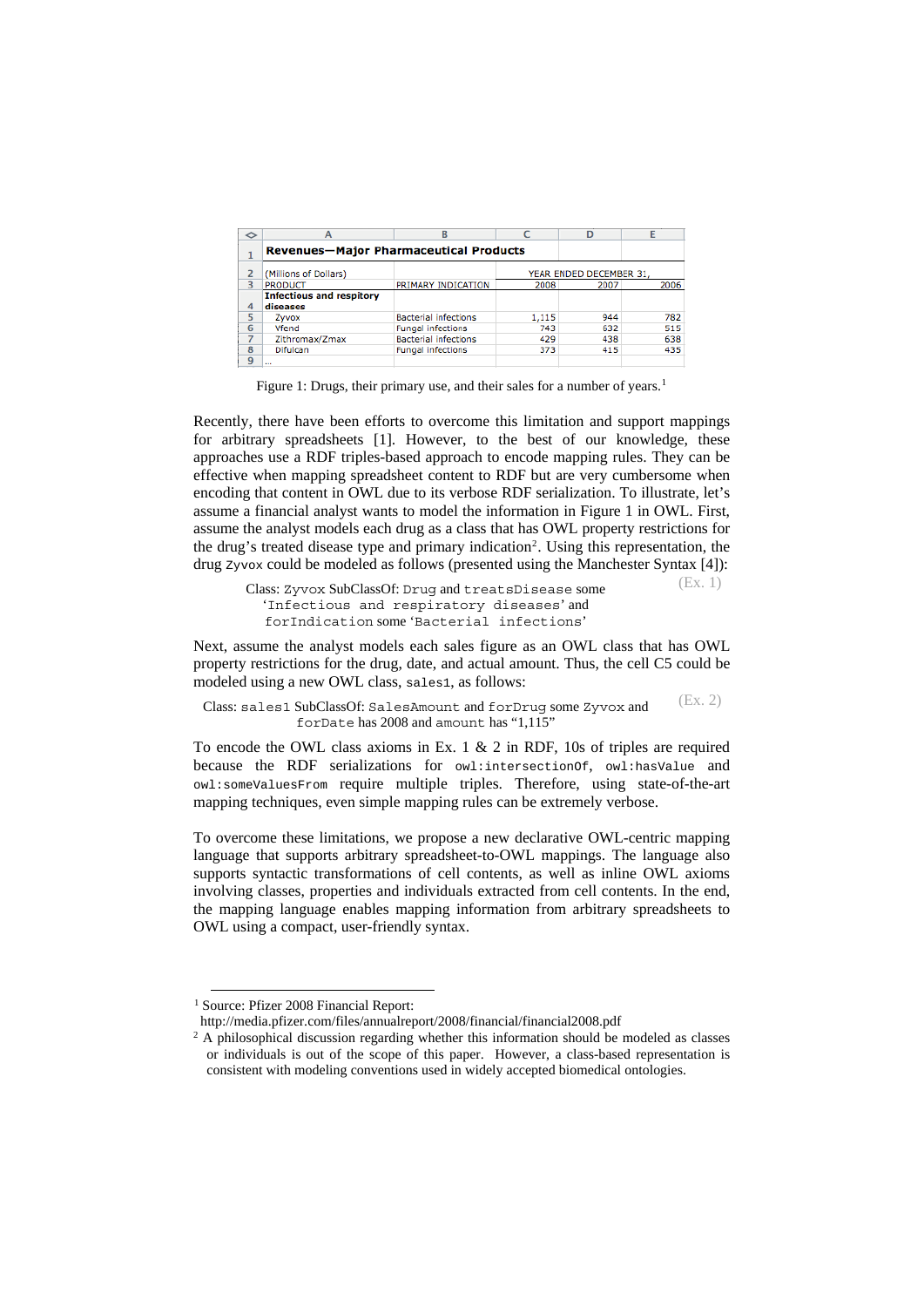# **2 Background and Related Work**

A variety of systems have been developed to map spreadsheet content to RDF. The earliest systems include Excel2RDF [6] and Convert2RDF [6]. Both systems support basic mappings from entity-per-row spreadsheets. The later RDF123 system [3] supports less restricted data models. However, it is still primarily row-centric. While complex mapping conditions are supported, the mapping language still fundamentally assumes entity-per-row storage. The recent XLWrap system [1] attempts to addresses this shortcoming. It allows data to be organized in essentially arbitrary ways and supports an expressive mapping language for generating RDF content. Other primarily metadata-based systems include MIT's Simile project, Aperature/Nepomuk from Semantic Discovery Systems, and Cambridge Semantic's Anzo for Excel [8].

Some systems use an XSLT-based approach to map automatically-generated XML representations of spreadsheets to RDF. However, these approaches can be very cumbersome and are generally useful for only a small range of simple mappings. A related, higher level approach is to use importation tools to generate OWL or RDF tabular representations of spreadsheet data and to then map these tabular representations to domain ontologies using rule or scripting languages. For example, TopBraid Composer's SPARQLMotion [2] provides a range of scripting modules for generating RDF from tabular data imported from spreadsheets. The authors have used a similar approach with a data importation tool called DataMaster [9] that uses SWRL [10] rules to map spreadsheet data imported by DataMaster to domain-level constructs. While these approaches provide great flexibility, a multitude of rules or mapping scripts can quickly accumulate, which can be difficult to manage and debug.

A general shortcoming of existing mapping systems is that they are RDF-centric and are not designed to directly work with OWL. The only exception known to the authors is ExcelImport [11]. However, this tool assumes simple-entity-per row spreadsheets and provides only a small set of OWL constructs that are specified graphically. It does not support a mapping language.

# **3 Mapping Language**

As discussed previously, the primary goal is to address the limitations of existing mapping tools by developing a new declarative OWL-centric mapping language. Importantly, this domain-specific language (DSL) should support complex and arbitrary spreadsheets that do not conform to the entity-per-row assumption. To ensure the mapping approach is compatible with the workflow familiar to users of spreadsheet tools, the language must also allow mappings of data spread over multiple sheets. A related requirement is that is should support mapping of data that may be distributed non-uniformly in individual sheets (for example, multiple disconnected tables in a sheet representing the same underlying information). Additionally, it should allow the selective extraction of data from within cells.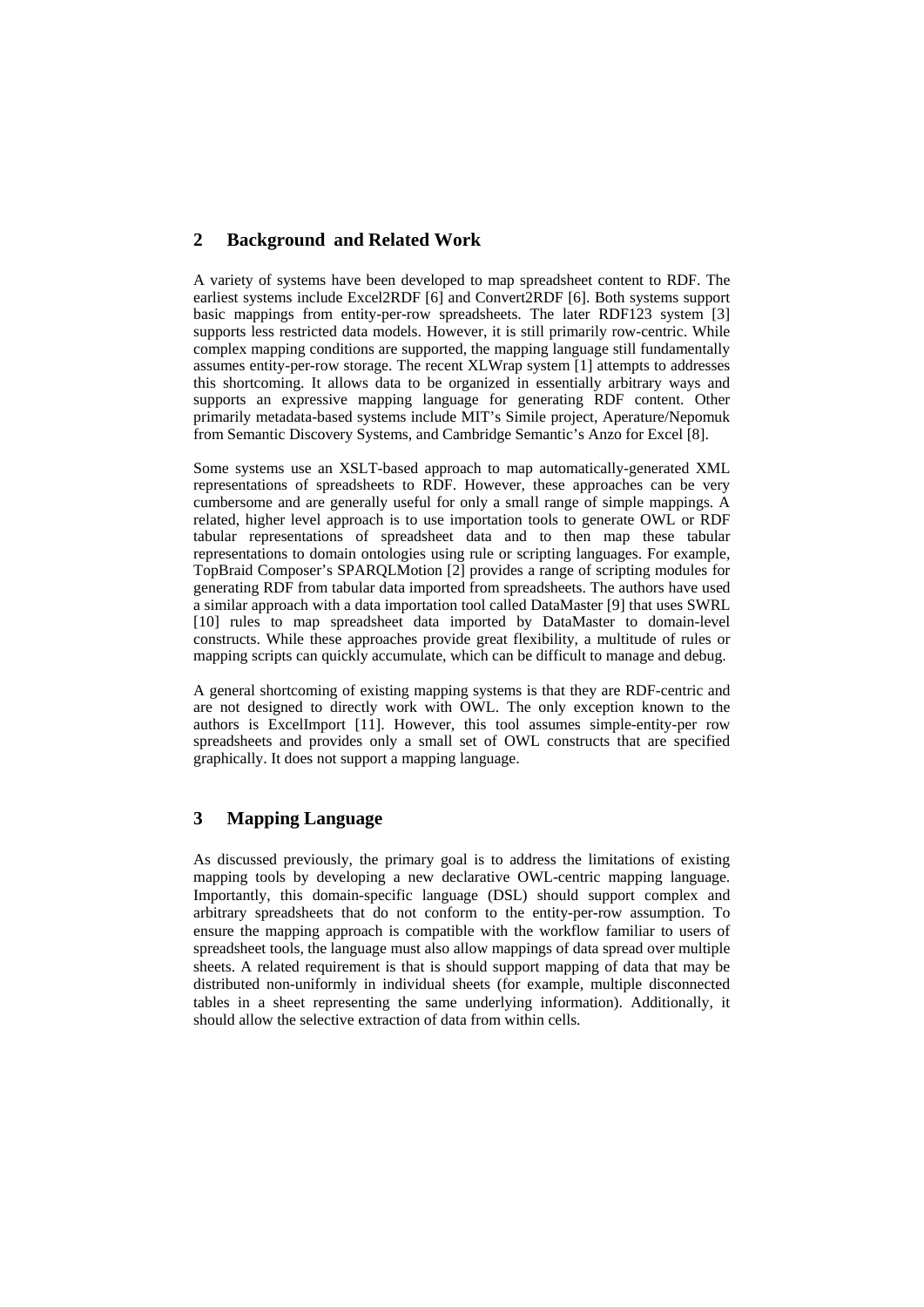Full coverage of all OWL constructs is also a primary goal of the mapping language. In addition to supporting the definition of simple OWL entities such as named classes, properties, and individuals, class expressions and potentially complex necessary and sufficient declarations should be expressible. While an RDF triple-based mapping mechanism can in principle generate arbitrary OWL constructs, such an approach is not practical in general because of OWL's complex RDF serialization. This approach would also not be compatible with the goal of producing a concise language.

Additionally, the language should not only be concise but also simple to learn for users familiar with both OWL and spreadsheet tools. An additional usability difficulty when developing custom languages is providing debugging support. The typical levels of complexity when mapping from spreadsheets to OWL make this support particularly crucial. An important language design goal is thus to support instantaneous preview of mapping results before they are executed and to allow those previews to be updated dynamically when underlying data are changed.

## **3.1 Core M2 Language**

Rather than design a DSL from scratch, the proposed language is built upon the Manchester Syntax [4], a widely-used DSL for declaratively describing OWL ontologies. As illustrated in Ex. 1  $\&$  2, this DSL has concise clauses for defining common OWL entities. It also provides full coverage of all OWL constructs and is familiar to most users of OWL since it is the standard presentation syntax used by the Protégé ontology editing tools. It has a very clean language definition, allowing it to be extended in a principled way. The DSL that we have defined—called  $M^2$ , or *mapping master*—is a superset the Manchester Syntax, so any valid Manchester Syntax expression is also a valid  $M^2$  expression<sup>3</sup>.

 $M<sup>2</sup>$  extends the Manchester Syntax to allow references to spreadsheet content in expressions. It introduces a new *reference* clause to support these references. This clause can indicate one or more cells in spreadsheet. In this DSL, any clause in a Manchester Syntax expression that indicates an OWL class, OWL property, OWL individual, data type, or data value can be substituted with this reference clause.

References clauses are prefixed with the character '@' and are followed by an Excelstyle cell reference. In the standard Excel cell notation, cells extend from A1 in the top left corner of a sheet within a spreadsheet to successively higher columns and rows, with alpha characters referring to columns and numerical values referring to rows. For example, a reference to cell A5 in a spreadsheet is written as follows:

#### *@A5*

The above cell specification indicates that the reference is relative, meaning that if a formula containing the reference is moved then the row and column components of

<span id="page-3-0"></span> $3$  A full description of the language can be found on the MappingMaster wiki [11]. Its BNF can be found at:<http://swrl.stanford.edu/MappingMaster/1.0/BNF/MappingMasterParser.html>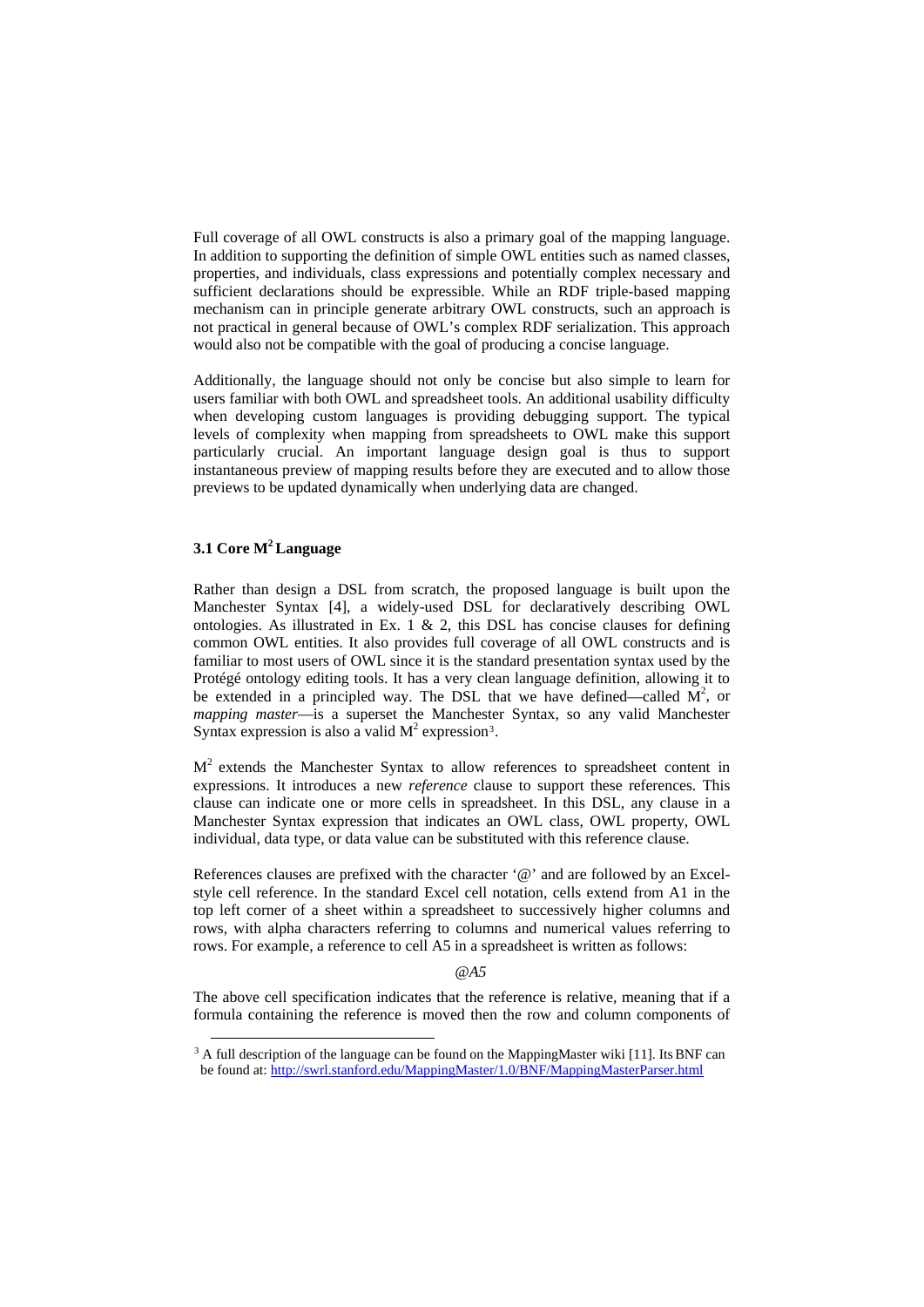the reference are updated appropriately. An equivalent absolute reference, again adopting Excel notation, can be written as follows:

#### *@\$A\$5*

References can also be preceded by a sheet name. For example, a reference to the same cell in the sheet "Sales Data" can be written:

#### *@"Sales Data"!\$A\$5*

In many real-world spreadsheets, users may wish to evaluate the same mapping formula over a range of spreadsheet cells. For example, an analyst would likely want to evaluate the mapping expression in Ex. 2 over the cell range C5:E8 of the spreadsheet presented in Figure 1. To avoid repeatedly defining mapping expressions for each cell such a range, M2 allows the user to define a cell range and then use wildcards, denoted by '\*', in place of row and/or column references (illustrated in Figure 2). Then when the mapping expression is evaluated, the cell range is iterated over and the wildcards are replaced with the current row/column.

This reference clause can then be used in  $M<sup>2</sup>$  expressions to define OWL constructs using spreadsheet content. For example, an  $M^2$  expression to take the name in cell A5 of the spreadsheet in Figure 1 and declare an OWL named class that is a subclass of an existing Drug class can be written:

#### *Class: @A5 SubClassOf: Drug*

This expression declares an OWL class named by the contents of cell A5 ('Zyvox' in this case) and asserts that it is a subclass of class Drug. If the class has previously been declared and it is not already a subclass of Drug then that relationship will be asserted.

Using this approach, any OWL axiom can be declared using the appropriate Manchester Syntax clause, with references used in these clauses to specify spreadsheet content. For example, an  $M<sup>2</sup>$  expression to instead declare an individual of type Drug using the contents cell A5 as its name can be written:

## *Individual: @A5 Types: Drug*

Ambiguities may arise regarding the type of the entity being referenced. In the above drug class declaration example, it is clear that @A5 refers to an OWL class. However, the type can not always be inferred. Explicit entity type specifications are provided to deal with this case. To support this specification, a reference may be optionally followed by a parenthesis-enclosed *entity type specification* to explicitly declare the type of referenced entity. This specification can indicate that the entity is an OWL named class, an OWL object or data property, or an OWL individual or a data type. The  $M^2$  keywords to specify the types are: Class, ObjectProperty, DataProperty, Individual, and any XSD type name (e.g.,  $xsd:int$ ). Using this specification, the above drug declaration, for example, can be written:

#### *Class: @A5(Class) SubClassOf: Drug*

In many cases, specifying the super class, super property, individual class membership, or the data type of referenced entities is also desired. While these types of relationships can be defined using standard Manchester Syntax expressions, this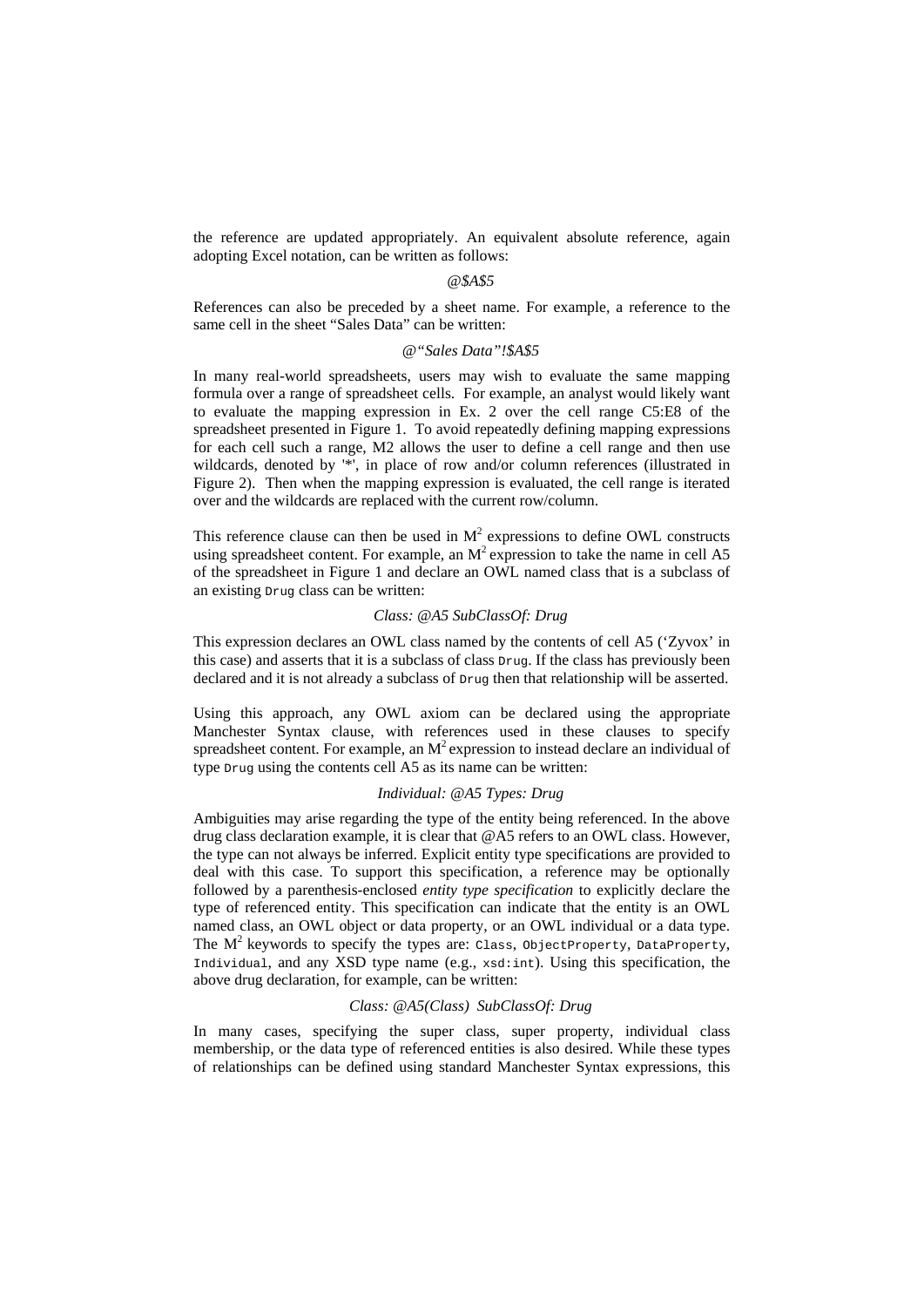approach will often entail the use of multiple mapping expressions. To concisely support defining these types of relationships, a reference may optionally be followed by a parenthesis-enclosed list of type names. Using this approach, the above drug declaration, for example, can be written as follows:

## *Class: @A5(Drug)*

These type specifications can themselves be cell references and can be nested to arbitrary depths, though excessive use of nesting may make expressions difficult to understand and debug. Super properties, individual class membership, and data types can be specified in the same way.

A variety of name encoding strategies are supported when creating entities from spreadsheet content. The primary strategies are to either use direct URI-based names (equivalent to using rdf:about or rdf:ID clauses in an RDF serialization of OWL) or to use rdfs:label annotation values. The default naming encoding uses the rdfs:label annotation property. The default may also be changed globally (discussed in Section 5). Using rdfs:label encoding, the OWL entity generated from a cell referenced is given an automatically generated (and non meaningful) URI and its rdfs:label annotation value is set to the content of the cell.

A *name encoding clause* is provided to explicitly specify a desired encoding. As with entity type specifications, this clause is contained in parenthesis after the cell reference. The  $M^2$  keywords to specify the three types of encoding are rdf:about, rdf:ID, and rdfs:label. Using this clause, a specification of rdf:ID encoding for the previous drug example can be written:

#### *Class: @A5(rdf:ID Drug)*

The default  $M<sup>2</sup>$  behavior is to directly use the contents of the referenced cell when encoding a name. However, this default can be overridden using an optional *value specification clause*. This clause is indicated by the '=' character immediately after the encoding specification keyword and is followed by a parenthesis-enclosed, comma-separated list of *value specifications*, which are appended to each other. These value specifications can be cell references or values. For example, an expression that extends the earlier reference to specify that the entity created from cell A5 is to use rdfs:label name encoding and that the name is to be the value of the cell preceded by the string "Sale:" can be written as follows:

#### *Class: @A5(rdfs:label=("Sale:", @A5) Drug)*

Value specification references are not restricted to the referenced cell itself and may indicate arbitrary cells. More than one encoding can also be specified for a particular reference so, for example, names and annotation values can be generated for a particular entity using the contents of different cells.

A similar approach can be used to selectively extract values from referenced cells. A *regular expression capture group clause* is provided and can be used in any position in a value specification clause. This clause is contained in a quoted string enclosed by square parenthesis. For example, if cell A5 in the previous example contained the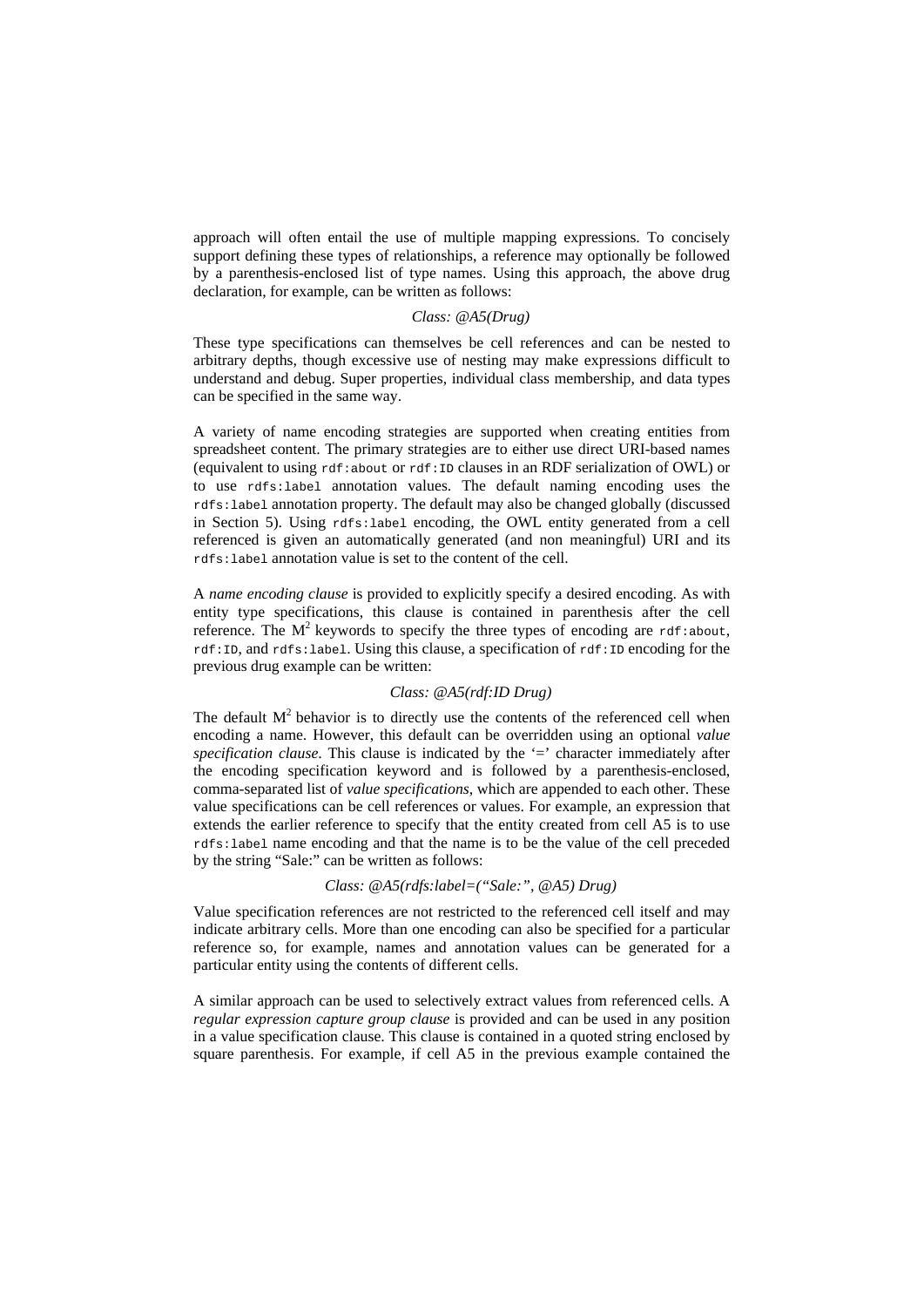string "Pfizer:Zyvox" but only the text following the ':' character is to be used in the label encoding, an appropriate capture expression could be written as:

## *Class: @A5(Drug rdfs:label=("Sale:", [":([a-zA-Z][a-zA-Z0-9]\*)"]))*

Note that parentheses around the sub-expressions in a regular expression clause specify capture groups and indicate that the matched strings are to be extracted. In some cases, more than one capture group may be matched for a cell value, in which case they are extracted in the order that they are matched and appended to each other.

To deal with missing cell values, default values can also be specified in references. A *default value clause* is provided to assign these values. This clause is indicated by the keyword mm:default and is separated from a value specification clause by a comma. It is followed by a parenthesis-enclosed, comma-separated list of value specifications. For example, the following expression uses this clause to indicate that the value "Unknown" should be used as the created class label if cell A5 is empty:

*Class: @A5(rdfs:label, mm:default=("Unknown") Drug)* 

Each value specification clause can be followed by a default, so different default values can be used for rdf:ID and rdfs:label encodings. This clause can also be used for data values and may itself contain  $M<sup>2</sup>$  references.

Finally, a *filter clause* may be used to indicate that cells that do not meet particular criteria should be ignored. This clause is indicated by the keyword mm:filter and, like value and type specifications, is enclosed in parenthesis after a cell specification. This keyword is followed by the  $\equiv$  character and a quoted condition, which is specified using Excel-style Boolean condition notation. Using this clause, a variant of the previous expression that skips cells with the value 'Zyvox' can be written:

## *Class: @A5(mm:filter="A5<>Zyvox" Drug)*

Excel-style conditions are very expressive and allow almost arbitrary filter criteria.

## **3.2 M2 Mapping Process**

The  $M^2$  mapping process takes a source spreadsheet, a set of  $M^2$  expressions, and a target ontology. The mappings are processed in three phases. In first phase, every expression is preprocessed and the relevant content specified by references in these expressions is retrieved from the source spreadsheet. This content, which will either specify a data value or the name of a data type or an OWL entity, is substituted for each reference in an  $M<sup>2</sup>$  expression to generate a valid Manchester Syntax expression. The second phase declares all referenced OWL entities that are not already declared in the target ontology. The type specification for each reference is used to generate the appropriate declaration clause. Any super class, super property, individual class membership, or data type specifications in the reference are also declared in this phase. Once the entities have been declared, the third phase involves sending the final Manchester Syntax expression to a Manchester Syntax processor. This processor will populate the target ontology with the OWL axioms specified by the expressions.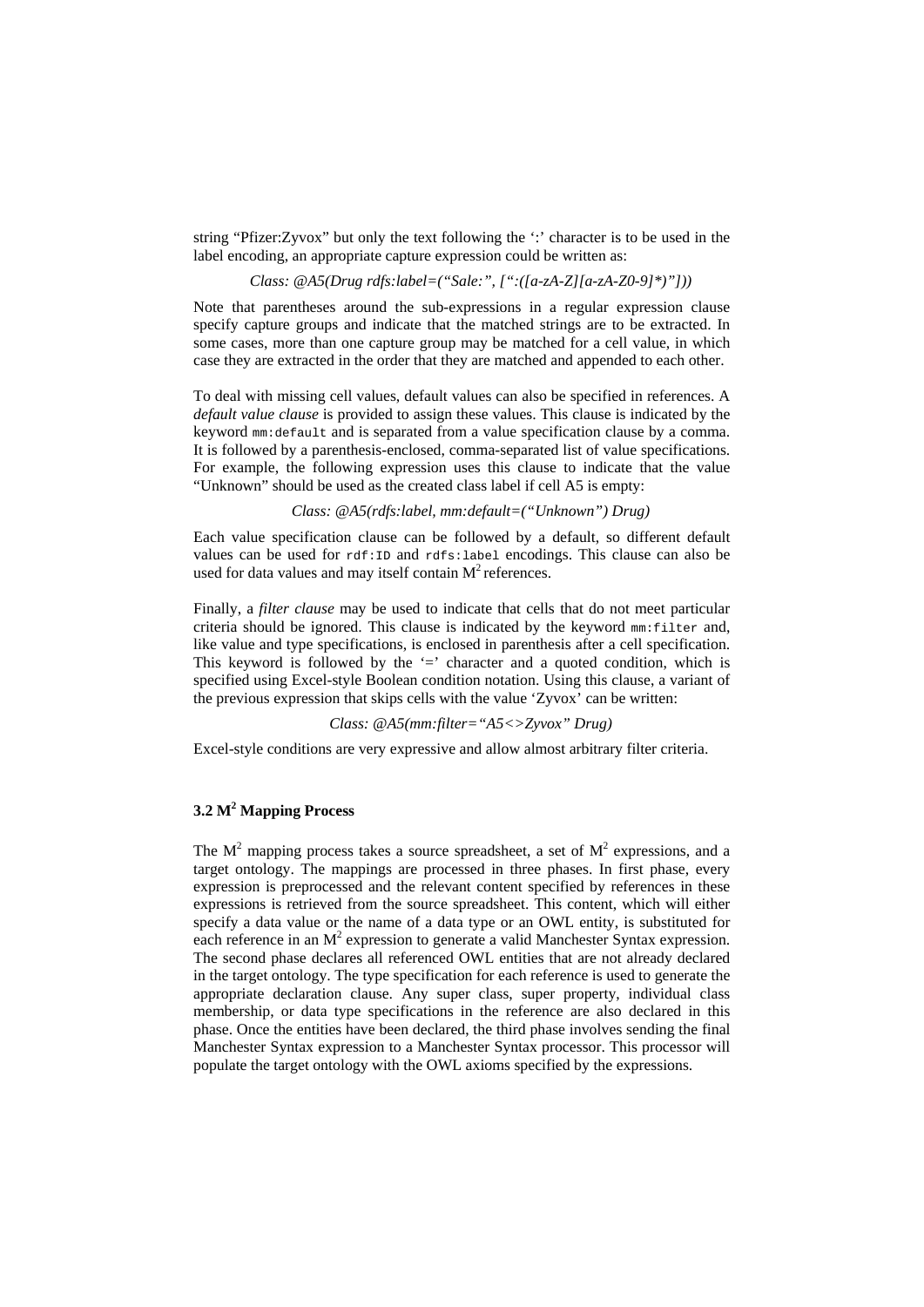At the end of phase one, the generated expressions can be checked for syntactic correctness. They can also be previewed at this stage if desired, allowing users to see the final entity names expanded within their enclosing  $M^2$  expression.

 $M<sup>2</sup>$  supports several preprocessing directives to specify configuration options for the mapping process. These directives include the ability to declare both a default namespace for generated entities and to specify prefix-to-namespace mappings. The latter option allows  $M^2$  to deal with cells that contain both prefixed and fully qualified URI entity names. An option is also supported to indicate that cell values refer to OWL entities using annotation values. In the default case, these names—be they prefixed, fully qualified, or annotated—are assumed to either refer to existing OWL entities or to name entities that are to be declared during the import process.  $M<sup>2</sup>$ supports a pair of options to modify this behavior. The first option can be set to indicate that an error should be thrown if a name refers to an existing entity in the target ontology; the second option indicates that an error should be thrown if the name foes not refer to an existing entity. A related option deals with the possible ambiguity introduced by the use of annotation value references. It can be set to produce an error if more than one existing OWL entity could be named by the value.

A final set of options is designed for dealing with missing values. Three behaviors can be specified: (1) throw an error if any referenced cell contains a missing value; (2) skip the affected mapping expression for a missing-value cell and continue to other cells; and (3) attempt to generate an expression by conservatively dropping only the sub-expressions that reference the missing-value cell.

M2 provides an *option specification clause* for each option type. The general form of this option specification clause is a keyword followed by a value. For example, the default name encoding for all mappings can be written:

#### *mm:DefaultNameEncoding = rdfs:label*

It is noted that OWL axioms generated during the mapping process may cause inconsistencies in the target ontology. Further, since users have full control over  $M<sup>2</sup>$ expression authoring, the expressions can also generate axioms that are inconsistent with each other. To immediately detect such inconsistencies, an ideal implementation would invoke an incremental reasoner after each expression is executed.

# **4 Implementation**

A parser, editor, and execution engine for the  $M<sup>2</sup>$  DSL have been written. The parser currently supports core Manchester Syntax OWL entity declarations plus arbitrary class expressions, though full coverage is anticipated soon. Additionally, a development environment has been released as an open source plugin to the Protégé-OWL editor [5]. This development environment includes Java APIs for interacting with  $M<sup>2</sup>$  from software applications and a graphical user interface. This user interface is available as a Protégé-OWL plug-in called Mapping Master and provides an editor for defining, managing and executing  $M^2$  expressions. It supports the loading and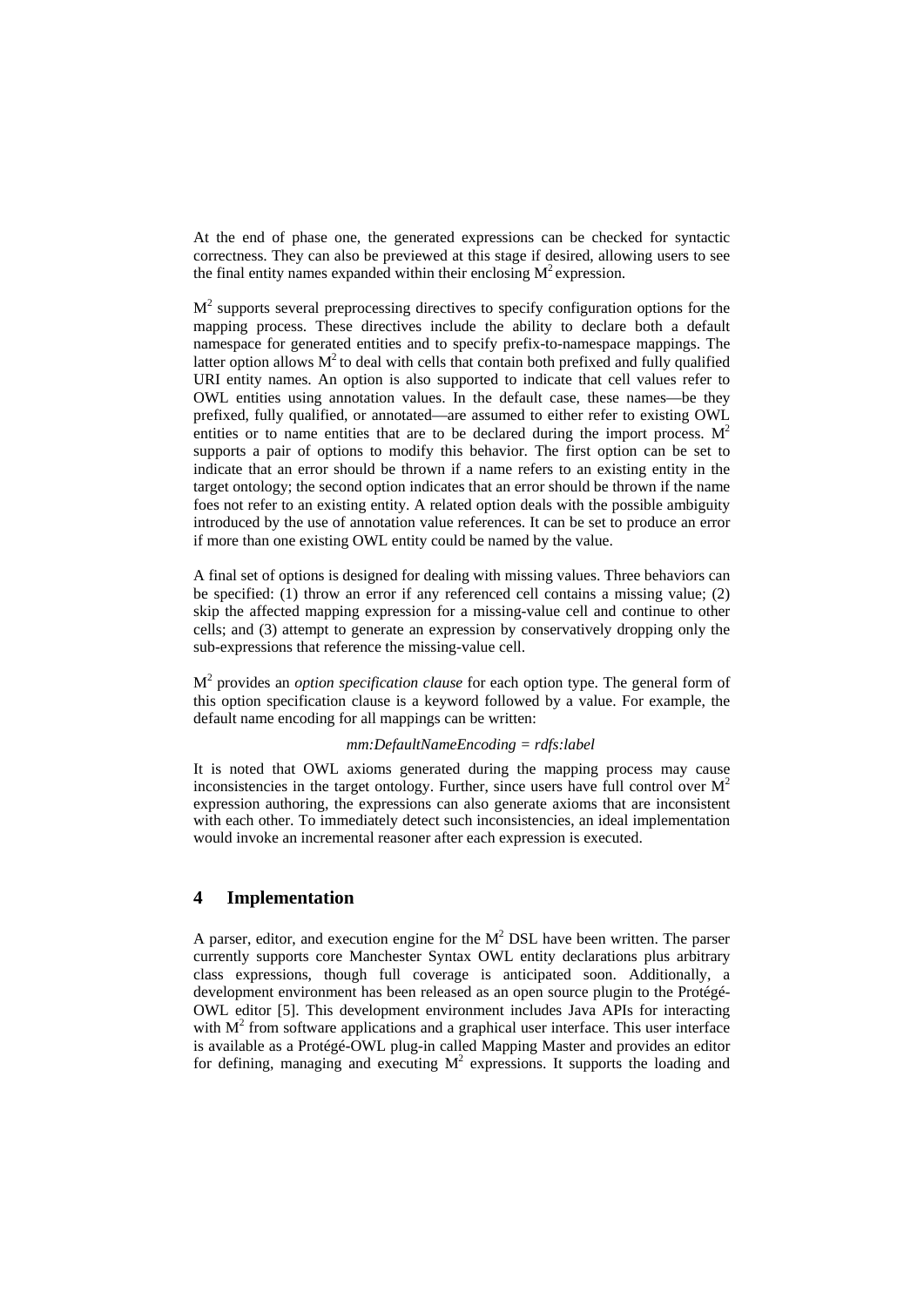previewing of spreadsheets defined in both Excel and CSV formats. An interface to interactively specify the array of configuration options supported by the  $M<sup>2</sup>$  DSL is also provided.  $M^2$  expressions can also be defined interactively and then executed to map the contents of these loaded spreadsheets to a target ontology (see Figure 2). The plug-in includes a persistence mechanism to save and reload these mappings.

|                                                                      | OWLED2010Example Protégé 3.4.4 (file:\C:\moconnor\doc\papers\OWLED2010\OWLED2010Examp |                                              |                |                    | 11 - 11 X |
|----------------------------------------------------------------------|---------------------------------------------------------------------------------------|----------------------------------------------|----------------|--------------------|-----------|
| Eile<br>Edit<br>Project<br>OVVL<br>Reasoning                         | Code<br>Tools<br>Window                                                               | Collaboration<br>Help                        |                |                    |           |
| 傐<br>鳯<br>of<br>n<br>函凸<br>ட்                                        | V<br>$\overline{?}$<br>$\Box$<br>$\overline{D}$                                       | $\langle$ $>$                                |                |                    | protégé   |
| Metadata(Ontology1271104819.owf)                                     | <b>OVALClasses</b>                                                                    | <b>Properties</b><br>$\bigoplus$ Individuals | $\equiv$ Forms | MappingMaster      |           |
| Workbook                                                             |                                                                                       |                                              |                |                    |           |
| Sheet1                                                               |                                                                                       |                                              |                |                    |           |
| Revenues-Major Pharmaceutical Products<br>1<br>(Millions of Dollars) |                                                                                       |                                              |                |                    |           |
| 12<br>lз<br>PRODUCT                                                  | PRIMARY INDICATION                                                                    | YEAR ENDED DECEMBER 31,<br>2008              | 2007           | 2006               |           |
| Infectious and respitory diseases<br>4                               |                                                                                       |                                              |                |                    |           |
| 5<br>Zyvox                                                           | Bacterial infections                                                                  | 1,115                                        | 944            | 782                |           |
| 6<br>Vfend                                                           | Fungal infections                                                                     | 743                                          | 632            | 515                |           |
| Zithromax/Zmax<br>17<br>l8<br>Difulcan                               | <b>Bacterial infections</b><br>Fungal infections                                      | 429<br>373                                   | 438<br>415     | 638<br>435         |           |
| C:\moconnor\doc\papers\OWLED2010\Pfizer drug sales.xls               |                                                                                       |                                              |                |                    | Open      |
| MappingMaster Expression<br>Comment                                  | OVALED 2010 Example 1                                                                 | $\times$                                     |                |                    |           |
| Sheet name                                                           | Sheet1                                                                                | Name Encoding                                |                | rdfs:label         |           |
| Start column                                                         | A                                                                                     | Entity Type                                  |                | owtClass           |           |
|                                                                      | A                                                                                     | Froperty Type                                |                | owt ObjectProperty |           |
| Start row                                                            | 5                                                                                     | Property Value Type                          |                | xsd:string         |           |
| Mapp<br>Map Finish column<br>Finish row                              | 5                                                                                     | Data Property Value Type xsd:string          |                |                    | Close     |
| Mapp<br>Class: @**                                                   |                                                                                       |                                              |                |                    |           |
| SubClassOf: Drug and                                                 |                                                                                       |                                              |                |                    |           |
| See I<br>Use t                                                       |                                                                                       |                                              |                |                    |           |
| treatsDisease some @*4 and<br>Click                                  |                                                                                       |                                              |                |                    |           |
| forIndication some @B*                                               |                                                                                       |                                              |                |                    |           |
| -Map<br>Cancel                                                       | Ok                                                                                    |                                              |                |                    |           |

**Figure 2.** Screen shot of the Mapping Master Protégé plug-in showing its spreadsheet preview screen, configuration control panel, and  $M<sup>2</sup>$  expression editor.

## **5 Conclusion**

Recent approaches on mapping information contained in spreadsheets to OWL suffer from a variety of limitations, including assuming well-formed spreadsheets reminiscent of a single relational database table and verbose syntaxes for expressing mapping rules. In this paper, we have overcome these limitations by developing a mapping language,  $M^2$ , which is based on an extension of the OWL Manchester Syntax that supports arbitrary spreadsheet cell references. This mapping language provides a compact, user-friendly approach for expressing mapping rules for arbitrary spreadsheets. The language also supports syntactic transformations of cell contents, as well as inline OWL axioms involving classes, properties and individuals extracted from cell contents. Lastly, we have recently released a free, open source implementation of the approach as a Protégé plug-in called Mapping Master.